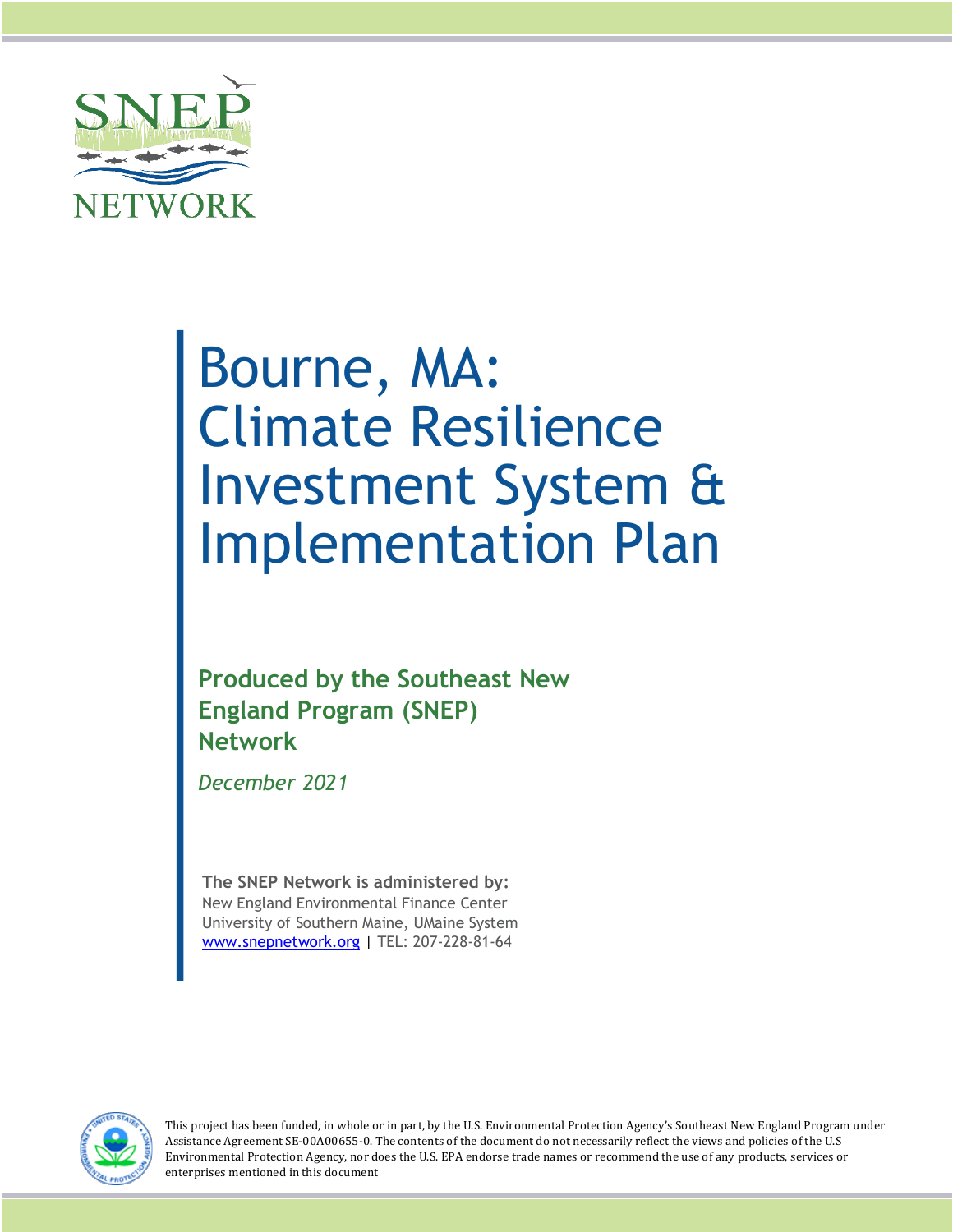**Background.** The following report was produced by **Throwe Environmental, LLC**, on behalf of the Southeast New England Program (SNEP) Technical Assistance Network ("the SNEP Network"). The **SNEP Network** is comprised of over 15 different partner organizations from across the region. It offers a full complement of technical and financial services to communities in support of leadership development and peer-to-peer learning. The goal of SNEP is to help communities understand the stormwater management challenges they face in light of a changing climate and how to overcome implementation barriers through capacity building and innovative financing systems.

In March 2020, the SNEP Network released a "Call for Participants" to offer direct technical, financial, and training assistance to municipalities, tribes, and non-profits in the SNEP watershed. Assistance was offered through the SNEP Network's existing capacity and members of its preapproved consultant pool. Through a competitive process, the Town of Bourne, Massachusetts ("Bourne" or "the Town") was one of the initial twelve applications approved to receive technical assistance. The SNEP Network's project with Bourne officially launched in July 2020 and was implemented in two phases. Phase 1 was completed in January 2021. It provided an assessment of the Town's resilience programs, focusing specifically on the impacts that climate change will have on stormwater, flooding, and drainage management. The final Phase 1 project report included a suite of recommendations focused on the necessary steps and actions for establishing and expanding a sustainable climate resilience planning-to-action strategy.

Phase 2, which began in Spring 2021 and was completed in October 2021, was designed to provide the Town of Bourne with a more thorough understanding of the actions and resources that will be necessary to achieve the Town's resilience vision in the future. The SNEP Project Team and Town leaders worked collaboratively to prepare two products. The team first created the *Planning to* Action: Climate Toolkit (PACT) to provide a standardized approach and process for identifying assets, assessing climate risk, and prioritizing mitigation actions and projects. Using the Toolkit as a framework, the team then drafted a suite of next steps and recommendations to provide more detail regarding the resources and next steps needed to establish a comprehensive resilience financing system.

This report serves as a culmination of the SNEP Project Team's engagement in the Town of Bourne. Part 1 of this report summarizes the capacity assessment and the corresponding recommendations prepared in Phase 1. It also describes the components of PACT. Part 2 provides the expanded recommendations produced in Phase 2, as well as next steps.

## **PART 1: BOURNE CLIMATE RESILIENCE ACTION STRATEGY.**

The purpose of Phase 1 of the Climate Resilience Financing Assessment Project was to provide local leaders with the framework for a financing plan of action to address resilience infrastructure needs over time. The SNEP Project Team, led by the team at Throwe Environmental, worked in direct partnership with Bourne, MA leaders to address climate hazards and to identify opportunities to improve community resilience to anticipated climate impacts. The team conducted a detailed program assessment to identify the strengths and weaknesses of the Town's existing resilience capacity and the conditions necessary for effectively financing critical infrastructure needs.

The SNEP Project Team used an assessment process based on the core components of the Coastal Resilience Action Strategy. It was designed to enable Bourne leaders to identify the necessary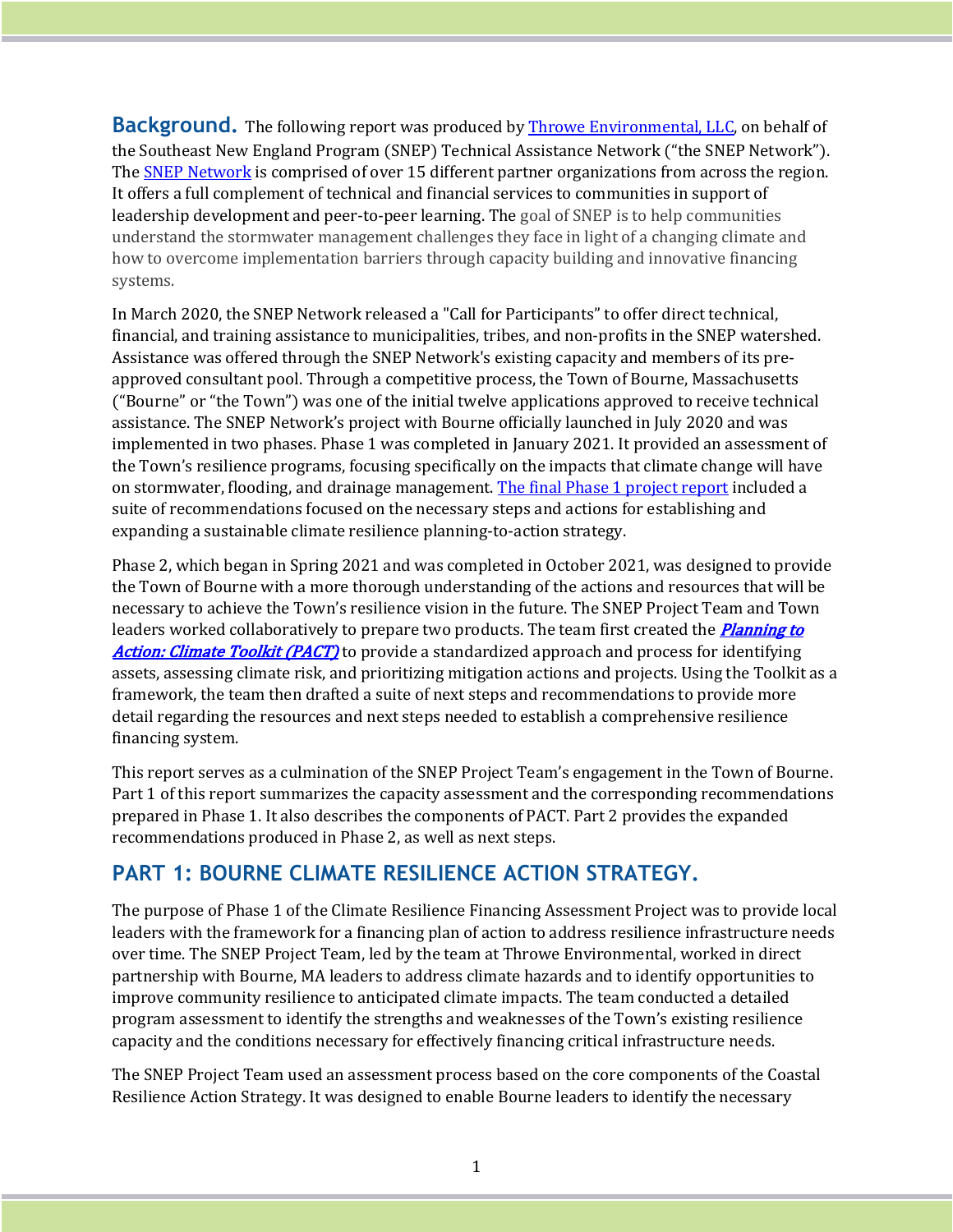conditions to effectively finance critical infrastructure needs and to evaluate the Town's readiness to address those needs. In addition, the assessment was designed to be a dynamic system and process, thereby continually addressing how to enable conditions necessary to attract and incentive public and private investment. These enabling conditions are as varied and unique as the potential projects themselves. However, four key processes are common to virtually all resilience planning and financing systems. These are (1) leadership and community development; (2) climate risk and vulnerability assessments;  $(3)$  resilience planning and project portfolio development; and  $(4)$ funding, financing, and investment. These processes serve as the foundation for PACT, the Resilience Financing Framework *(see Fig. 1)*, and the team's assessment and recommendations to the Town of Bourne.

#### **Figure 1: Resilience Financing Framework** *(Source: Throwe Environmental)*



**Leadership and Community Development.** A clear vision for the future is a foundational component of the resilience financing process. Resilience planning should be community-led and comprehensive, while also serving as a strategy for future implementation and financing activities. To that end, strong community leadership is essential to attract and mobilize investments in resilience. 

The first step in the resilience assessment process is to understand what resilience is, what the threats to the community are, and the appropriateness of plans for becoming more resilient in the future. This requires defining resilience in a way that is community-specific and reflects the anticipated risks, future goals, and expected outcomes of its citizens. This process focuses on three key issues: what is needed, what is valued, and what are the necessary systems.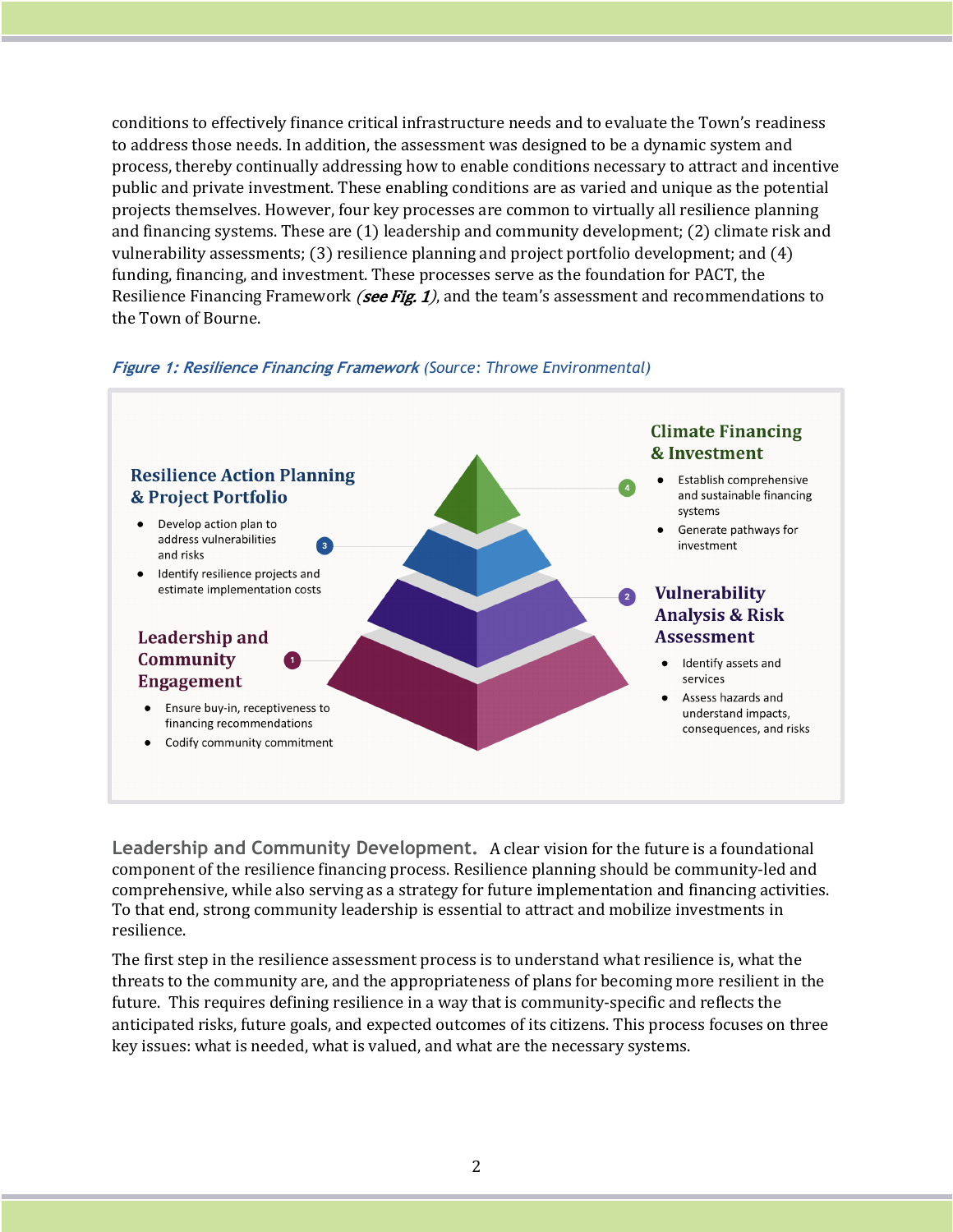**Soak Up the Rain Webinar.** The SNEP Project Team provided Bourne with a large-scale leadership engagement opportunity through the EPA Region 1 "Soak up the Rain" webinar program. This monthly webinar series highlights innovative approaches to addressing stormwater quality and quantity across New England, bringing these case studies to a national audience. In conjunction with EPA program staff, Throwe Environmental developed an August 2021 webinar, entitled "Addressing Stormwater Flooding through Resilience Action Strategies and Sustainable Financing," that featured two SNEP Network technical assistance projects in Portsmouth, RI, and Bourne, MA. Former Bourne Town Administrator Anthony Schiavi and Town Engineering Technician Timothy Lydon were featured as community panelists representing Bourne. The webinar highlighted the innovative approach of the Bourne/SNEP Network project, as well as the strong record of community and leadership engagement in the Town. Once publicly available, the webinar recording will be linked here.

**Summary of Findings: Leadership and Community Development.** The Town's recently completed Hazard Mitigation Plan and Local Comprehensive Plan are important for advancing the resilience planning process. However, neither plan directly defines resilience in a uniform and community-specific way. The community has noted that the Town would welcome a clear definition for resilience that reflects its vision, and the Select Board has expressed openness to developing one internally. 

**Climate Risk and Vulnerability Analysis.** Key to the resilience planning process is identifying and assessing a community's future climate risks. A climate hazard becomes a climate risk when inhabitants and/or assets are exposed to and vulnerable to a particular hazard.

The Town can improve its resilience and its adaptive capacity to climate-related shocks and stresses by implementing climate adaptation actions. However, it is first necessary to develop a sound understanding of context-specific climate risks before developing such actions.

- Climate change impacts. In coastal communities, these changes will likely include increased coastal flooding; sea-level rise; intensified storms; more frequent drought and heat waves; changes in the distribution of disease vectors; and increased displacement and migration.<sup>1</sup>
- Other environmental crises. The interactions between climate change and existing environmental needs will only complicate the resilience financing challenges in coastal communities. For example, climate change and stormwater management in Bourne will have tremendous impacts on each other, as well as the community-at-large, in the future. This means the two issues must be addressed collectively.<sup>2</sup>
- **Economic changes. While threats to physical systems must be considered in the** context of climate resilience, so too must the threats to economic systems. For example, the rise or collapse of key industries; changes in financial or regulatory systems; and changes in wealth distribution can have tremendous impacts on local economies. While these impacts will often occur outside the framework of climate change, the reality of a changing climate will almost certainly be an influencing factor.<sup>3</sup>

 $1$  Ibid

 $2$  Ibid

 $3$  Ibid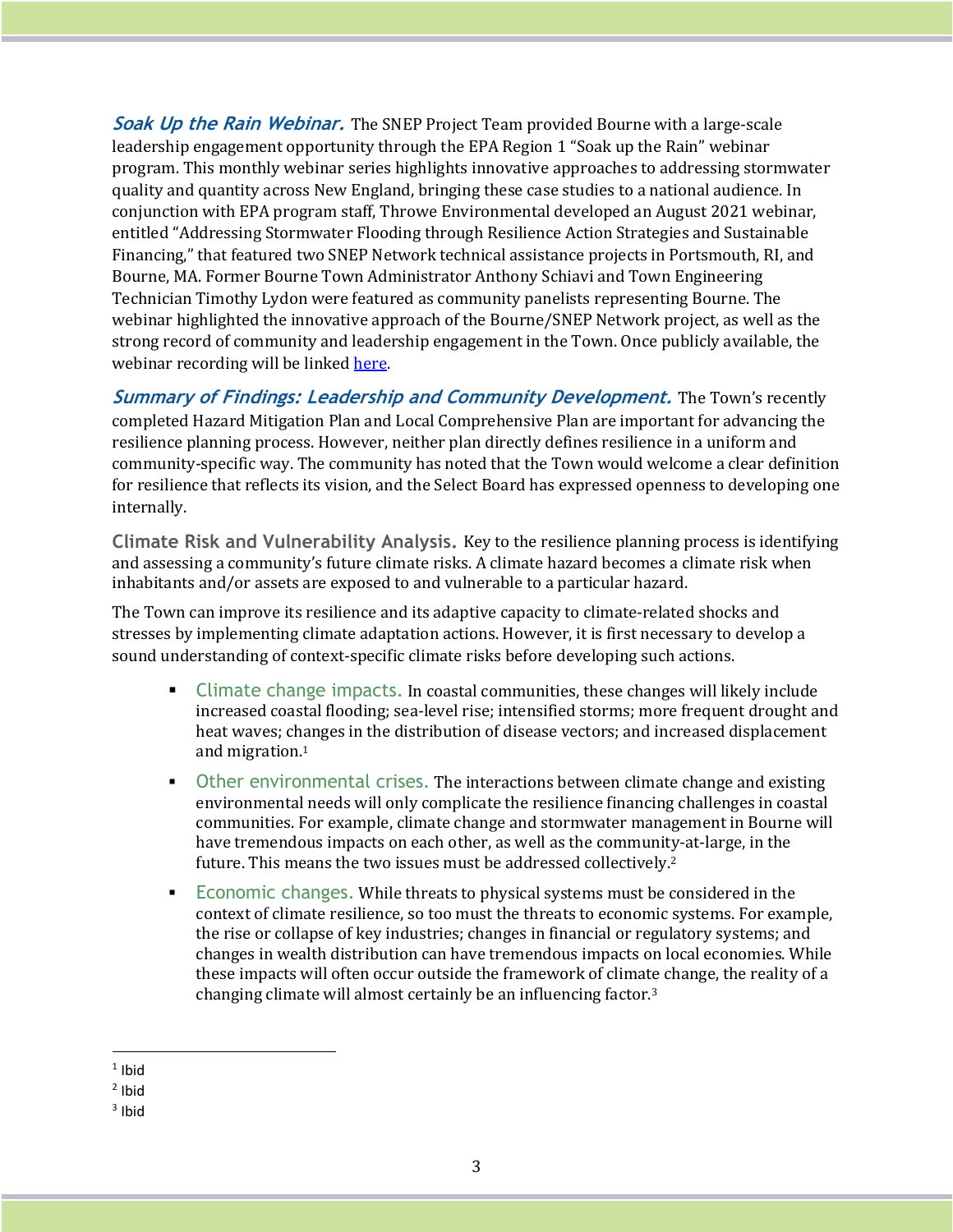■ Social risks. Complex social challenges will also be compounded by climate change. Climate change will further disadvantage marginalized communities. To truly address resilience, communities must consider how they will ensure their most at-risk populations are protected and strengthened.

**Summary of Findings: Climate Risk and Vulnerability Analysis.** Bourne's thorough understanding of its community hazards (erosion and shoreline change, flooding, extreme storms, high winds, severe winter weather, and sea-level rise) are well-documented in its 2018 Hazard Mitigation Plan update. Town officials have focused additional energy and resources on evaluating the impacts of flood risks and sea-level rise on Bourne's important historic and cultural resources. More information is needed on specific threats that could worsen in the face of a changing climate and on the full spectrum of specific assets that are vulnerable to climate hazards. The SNEP Project Team determined that the Town would benefit from a standardized method to calculate the extent of an asset's vulnerability, as well as its magnitude and probability of loss. PACT serves as a key resource that Bourne, and other communities, can utilize to conduct critical vulnerability and risk exercises.

**Climate Resilience Planning and Project Portfolio.** Before a financing strategy can be developed, it's critical to understand anticipated infrastructure needs. While this planning process should be unique to each community, it should include the following key considerations:

- Creating diversity and redundancy. By nature, communities with more diversity in their economic base and decision-making and governance processes will be more resilient to disruptions to those systems. Unplanned redundancies can be inefficient and costly. However, planned redundancies ensure that the failure of any single component does not result in a system-wide crash.
- **•** Promoting equity and inclusiveness. The planning process is typically associated with guiding land use and infrastructure development needs and issues. While this is important, especially in the context of financing climate change resilience, long-term resilience requires an equitable, inclusive planning process. Planners must be acutely aware of spreading anticipated risks and opportunities equally.
- **•** Proactively planning for innovation. Resilient communities must develop new and innovative responses to risk and changing conditions. The capacity to innovate derives from many of the qualities just described. Diverse systems generate more opportunities for innovation than uniform ones. In social systems, innovation often comes from the margins. An inclusive society is better able to engage the agency and creativity of all its citizens.4

**Summary of Findings: Climate Resilience Planning and Project Portfolio.** The financing process and implementation system is predicated on a robust resilience plan; therefore, the planning process should be an immediate and ongoing priority. Developing an actionable, detailed, and comprehensive resilience plan should be a priority for Town leaders. Bourne is working to establish the necessary components, processes, and people to organize and prioritize action steps, especially those in the short-term. Current Town leadership aims to be proactive in its approach and seeks to emphasize efficiency in carrying out these action steps. While challenges

<sup>4</sup> Bounce Forward report produced by the Kresge Foundation and Island Press. Citation: *Bounce Forward: Urban Resilience in an Era of Climate Change.* A Strategy Paper from Island Press and Kresge Foundation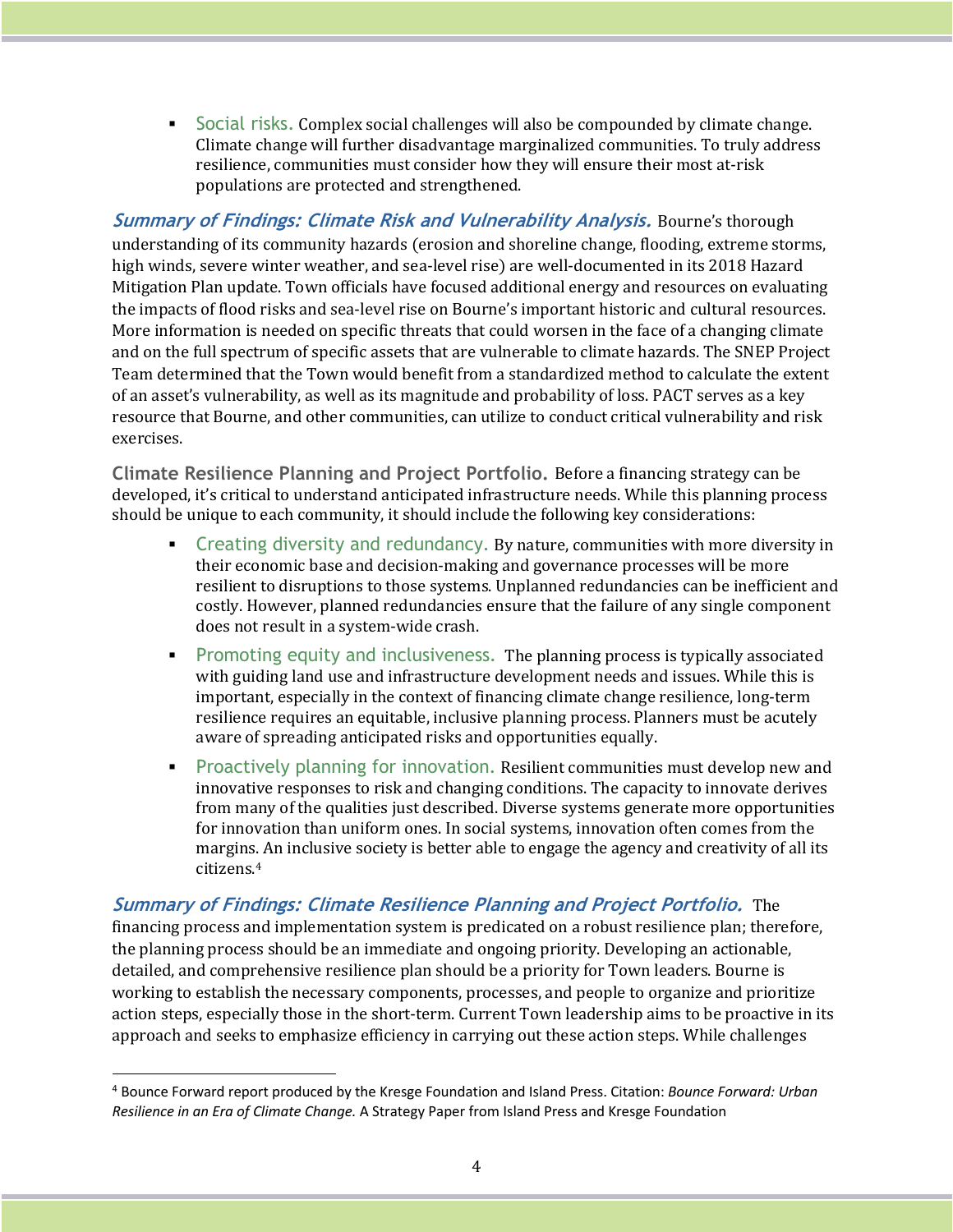related to prioritizing projects remain, the current Town leadership is in a good position to address these challenges. Assistance with prioritization methods will further enhance staff capacity.

**Creating A Resilient Financing System.** The planning and visioning processes that take place in the first three steps of the Resilience Financing Framework provide a foundation for developing and implementing a financing system that directs capital and investment in the most efficient, effective, and sustainable manner possible. The complex challenges ahead for financing large-scale infrastructure efforts are clear, especially in coastal communities. Therefore, communities need to develop innovative, scalable resilience financing institutions and systems that reflect their own needs. Financing systems must be designed to aid local leaders to make some very difficult and nuanced policy decisions. For example:

- **•** Balancing cost and benefit. Resilience infrastructure projects require balancing short-term costs and long-term gains. It is very difficult to transform avoided costs into cash flow. This can put significant pressure on local revenues.
- **EXECO** Achieving fairness in the financing system. Fairness regarding infrastructure financing assumes that the cost burden reflects the benefits received from a project. This is often difficult to achieve when public revenues are creating significant private benefits in very specific places.
- **E**nsuring equity in the financing and implementation process. Achieving equity in the financing system, though important, has the potential to complicate resilience efforts. The ability to pay is a persistent issue regarding infrastructure financing, and it is often at odds with achieving fairness.
- **Expanding cooperation. Effectively addressing climate change will require** cooperation within and outside of local governments. Financing systems must function within a complex system that includes intra-community collaboration among agencies (planning, budgeting, and finance, operations, legal) as well as inter-community engagement and implementation efforts (local-state-federal).

Because of the long-term nature of the climate resilience issue, there may be the temptation to defer seemingly large-scale actions to a later date. However, the most productive reforms in local finance occur in small increments over the long-term.<sup>5</sup> In other words, current leaders are not tasked with addressing the entirety of the local resilience challenge, but rather with establishing the systems and processes that can serve as the foundation for future leaders to build upon. Current leaders can begin taking action by addressing the following three areas that are fundamental to any resilience financing system:  $(1)$  institutional structure and capacity,  $(2)$  revenue streams and cash flow, and (3) financing mechanisms and cash flow management.

**Institutional Structures and Capacity.** Public institutions are the organizing mechanisms within financing systems, ensuring that rules, regulations, and codes of conduct are enforced. They establish and manage the procurement processes and provide structure to advance innovation and ingenuity within the public financing sector. In short, institutions will create the enabling conditions that are necessary for resilience financing processes to function effectively.

<sup>5</sup> Bland, Robert L. A budgeting guide for local government: third edition. 2013. Page 5.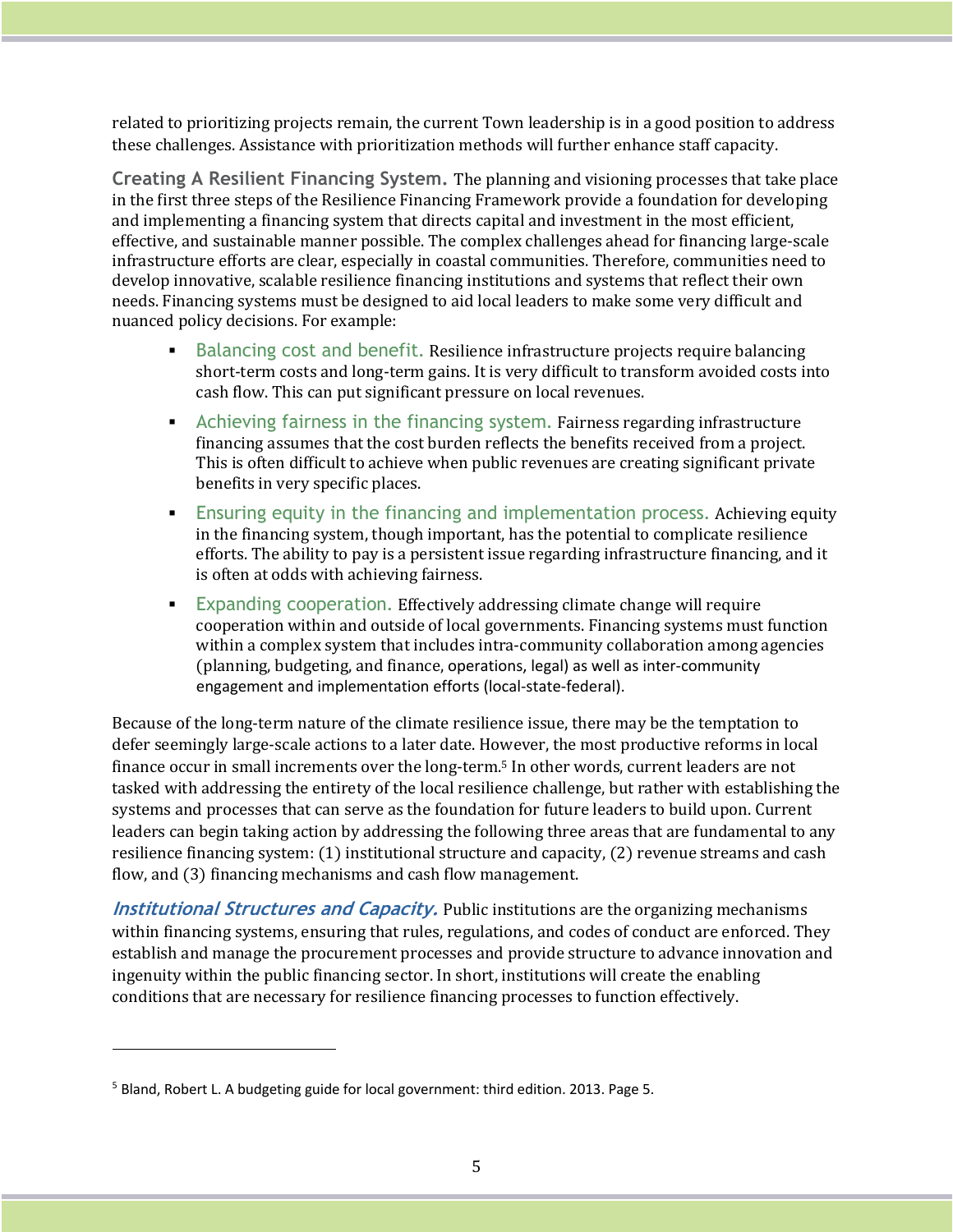There are a variety of ways that institutions can be structured and capitalized; though their purpose in the financing process is relatively universal:

- Mobilize public and private capital. The primary role of financing institutions is to ensure sufficient investment in resilience and civic infrastructure. This requires identifying and leveraging a variety of funding and revenue sources.
- **EXECT** Incentivize investment in infrastructure. Financing institutions apply and utilize a variety of mechanisms (e.g., bonds, loans, grants). Institutions must provide long-term financing primarily in the form of tax-free revenue and conduit bonds.
- **EXEC** Accelerate infrastructure development and construction. Finally, a dedicated financing institution should be enabled to make existing design, permitting, contracting, and construction processes more efficient and effective. This requires serving as an organizational or focal point of multiple public agencies, departments, and processes. The financing institution in many ways becomes an important organizing element of the policy development and project investment process.

**Revenue Streams and Cash Flow.** Revenues are paramount to the financing process. Ultimately, the scale of revenues needed to support resilience activities will require a more thorough understanding of the anticipated impacts, assets at risk, and necessary mitigation activities. 

**Financing Mechanisms and Cash Flow Management**. Resilience financing institutions also have the ability to utilize innovative financing and investment processes. There are opportunities associated with three innovative processes:  $(1)$  value capture;  $(2)$  alternative bonds and debt financing tools; and  $(3)$  performance-based financing.

- Value capture. Value capture is a type of public financing that recovers some or all the value that public infrastructure generates for private landowners. The public sector is often responsible for the large financial investments and maintenance of infrastructure required to support urban development. The financing of such projects often leans heavily on government bodies themselves.
- **EXECT** Alternative bonds and debt financing tools. Debt financing is the key type of longterm borrowing that localities use to raise money for building and constructing longlived infrastructure assets. About 90% of state and local capital spending is financed by debt, primarily through municipal bond markets. Bond financing will likely remain a significant and popular financing resource. However, local leaders are beginning to adopt alternative financing mechanisms to address infrastructure needs, especially as they relate to mitigating the impacts of climate change. These alternative financing mechanisms provide local governments with cost-effective and flexible ways to pay for infrastructure systems.<sup>6</sup>
- **•** Paying for performance and outcomes. Finally, performance-based financing focuses on achieving desired outcomes, rather than the means for getting there. If

<sup>6</sup> *Infrastructure Financing: A Guide for Local Government Managers*. A Policy Issue White Paper Prepared on behalf of the ICMA Governmental Aff airs and Policy Committee, January 2017. Can Chen, Florida International University, and John R. Bartle, University of Nebraska at Omaha. Page 15.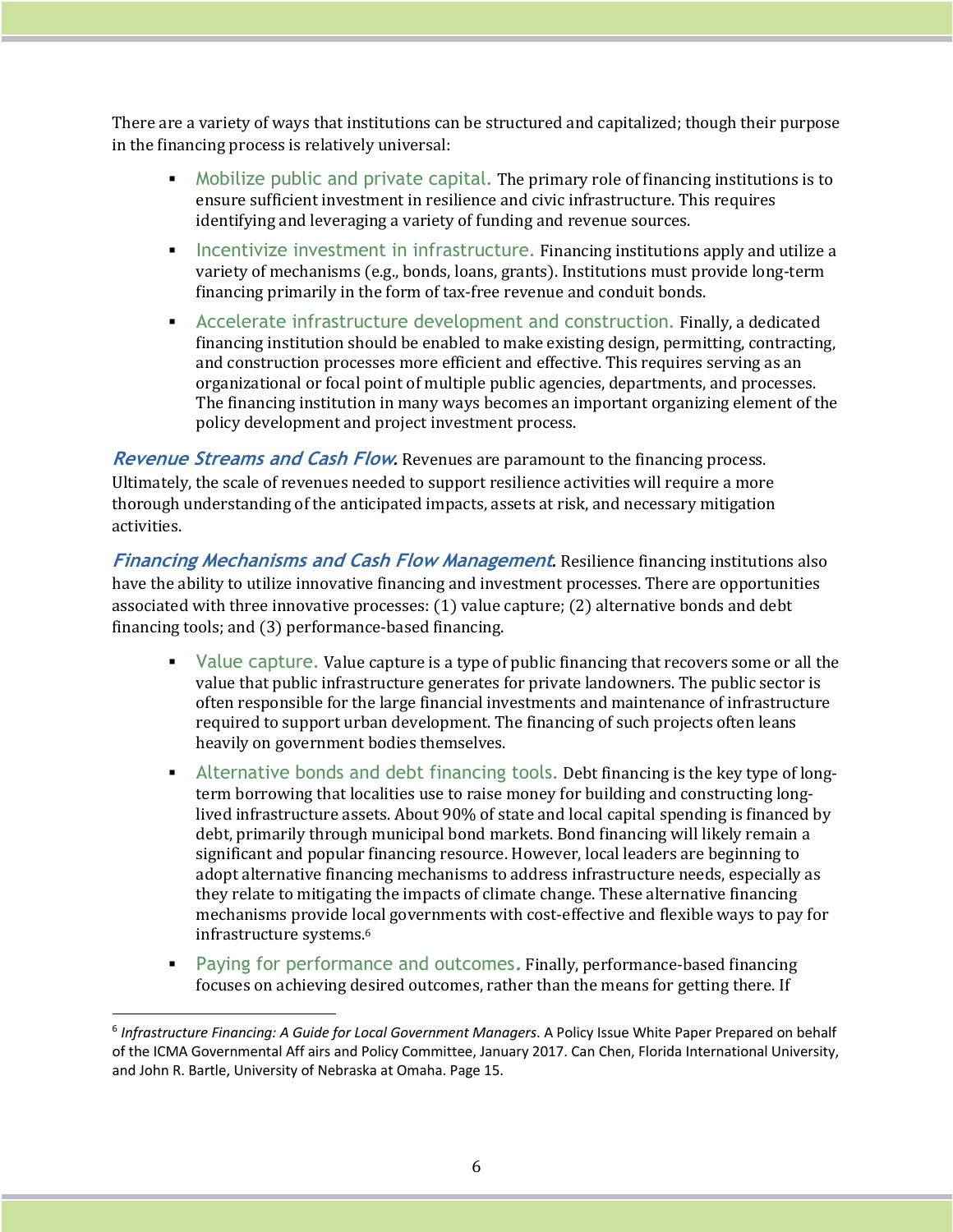$infrared$  infrastructure investments can be evaluated based on desired environmental, economic, or social outcomes, investors would be able to target funds to projects that achieve those outcomes at the lowest cost. This provides incentives to private firms to find the most cost-effective and highest-performing technologies and practices.

These three alternative and innovative financing mechanisms are representative of broader financing innovations occurring at the local level; as the impacts of climate change and the need for resilient infrastructure grows over time, so too will the need to adapt financing systems and processes. 

**Summary of Findings: Creating a Resilience Financing System. While Bourne's current** financing position is favorable, the impacts of climate change require an expansion of Town capacities over time. Bourne will need to expand its institutional capacity to suit the scale of its short- and long-term capital and civic infrastructure needs.

It is a very encouraging sign to see that the Town is beginning to dedicate particular revenue streams for the sole and specific purpose of supporting investments in resilience infrastructure. Until recently, this was not the case; the Town has generally funded resilience projects out of its General Fund. That said, the NextGrid solar project has created an opportunity for the Town to establish a dedicated and sustainable flow of revenues supporting resilience projects and programs. This project is innovative, scalable, and a signal to the community of the Town's long-term commitment to protecting its viability.

Bourne's history of strong financial management and budgeting serves the Town well as it pursues innovative resilience financing options moving forward. The Town's current rules, processes, and procedures have led the community to the point that it achieves budget surpluses in some years. The strong foundation described in this Phase 1 summary serves as the basis for the following recommendations from Phase 2.

## **PART 2: OPTIONS AND RECOMMENDATIONS FOR MOVING FORWARD**

The Town of Bourne has a foundation in place for developing and advancing a strategic resilience vision and plan moving into the future. The Town's financing processes have the capacity to address existing and short-term infrastructure, social, and environmental needs. However, the anticipated scale and complexity of addressing future climate change impacts will require the Town to make some significant changes and augmentations to its financing processes.

**Recommendation 1: Establish a Director of Resilience position within Town government.** An important first step in establishing a sustainable resilience program within the Town of Bourne is to establish a Resilience Director position. The position should report directly to the Town Administrator and should be structured to ensure the coordination and efficiency of resilience programs across the entire town government. The Resilience Director would work directly with other agency directors, thereby ensuring that infrastructure investments are meeting the collective goals and vision of the Town. The Director position will establish an organizational foundation for creating a more formal and expansive institutional structure in the future, should it be necessary.

**Recommendation 2: Create a clear vision and plan of action. An important function of** the Resilience Director will be to guide the community through the process of creating a clear resilience vision and plan of action for achieving that vision. This first plan of action will provide the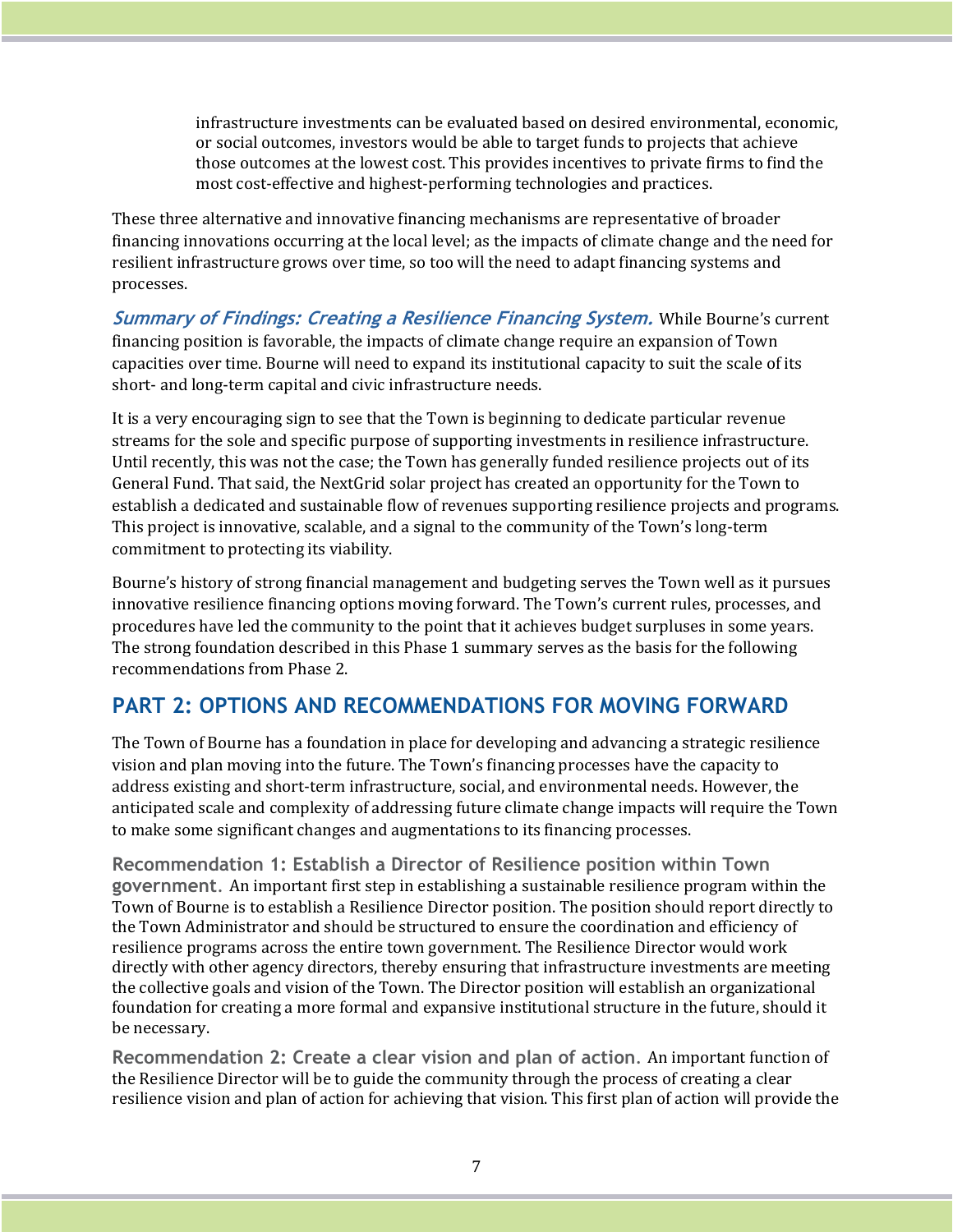foundation for the Town's resilience programs and infrastructure implementation into the future. The resilience vision and plan will:

- Create a broad coalition of constituency groups and civic organizations dedicated to addressing climate change resilience and mitigation throughout the community.
- **•** Identify the specific infrastructure projects that are critical for addressing climate change threats and achieving resilience goals and the estimated fiscal resources necessary for implementation.
- Create a framework for transforming the Town's economy to leverage the benefits and opportunities provided by investment in resilience infrastructure.

The effectiveness of the Town's resilience planning efforts will rely in large part on its success in mobilizing and incentivizing the citizens of Bourne to action. As a coastal community, Bourne is already directly experiencing the impacts of climate change, specifically regarding tidal flooding, sea-level rise, and major storm events. Town leaders and citizens are aware of many of the hazards, vulnerabilities, and risks that are likely to occur in the future. The Town's resilience vision must expand on this existing community awareness. This, in turn, requires clear leadership coupled with an actionable implementation plan.

The resilience plan should articulate the Town's response to long-term resilience by clearly stating the resilience goals and outcomes within each Town agency and program. Resilience represents one of those rare public priorities that will require virtually every agency and public employee to engage to at least some degree. Some agencies have a very direct connection to resilience—these include public safety and emergency preparedness; public works; planning; and environmental programs. Other agencies and programs have a less direct connection. However, the scale, complexity, and comprehensive nature of resilience planning and implementation will require an equally comprehensive response from the entire government system.

The Resilience Director will be catalytic to the entire resilience planning, implementation, and financing process. Specifically, the Director will create important connections between risk and vulnerability analysis, project portfolio development, and, perhaps most importantly, the financing and investment process. In short, establishing this position within the Bourne government will ensure program accountability and leadership, coordinated local government response to climate impacts, and effective community engagement and participation in the resilience planning and implementation process.

**Recommendation 3: Implement a thorough risk and vulnerability assessment.** The Town's long-term resilience plan must be predicated on the most up-to-date information and science associated with the anticipated climate hazards. The Municipal Vulnerability Preparedness (MVP) program provided Bourne with an effective baseline understanding of climate risks facing the community. A more thorough and granular assessment will be required to ensure effective and efficient long-term investments. The next step is to build on the results of the MVP by conducting a more refined assessment of anticipated climate impacts to the community. A robust climate risk and vulnerability assessment will provide Town leaders with a better understanding of the exposure, sensitivity, and resilience capacity of current systems to the impacts of climate change. This will in turn enable Town leaders to better understand these risks and identify the actions they can take now to be more prepared and resilient.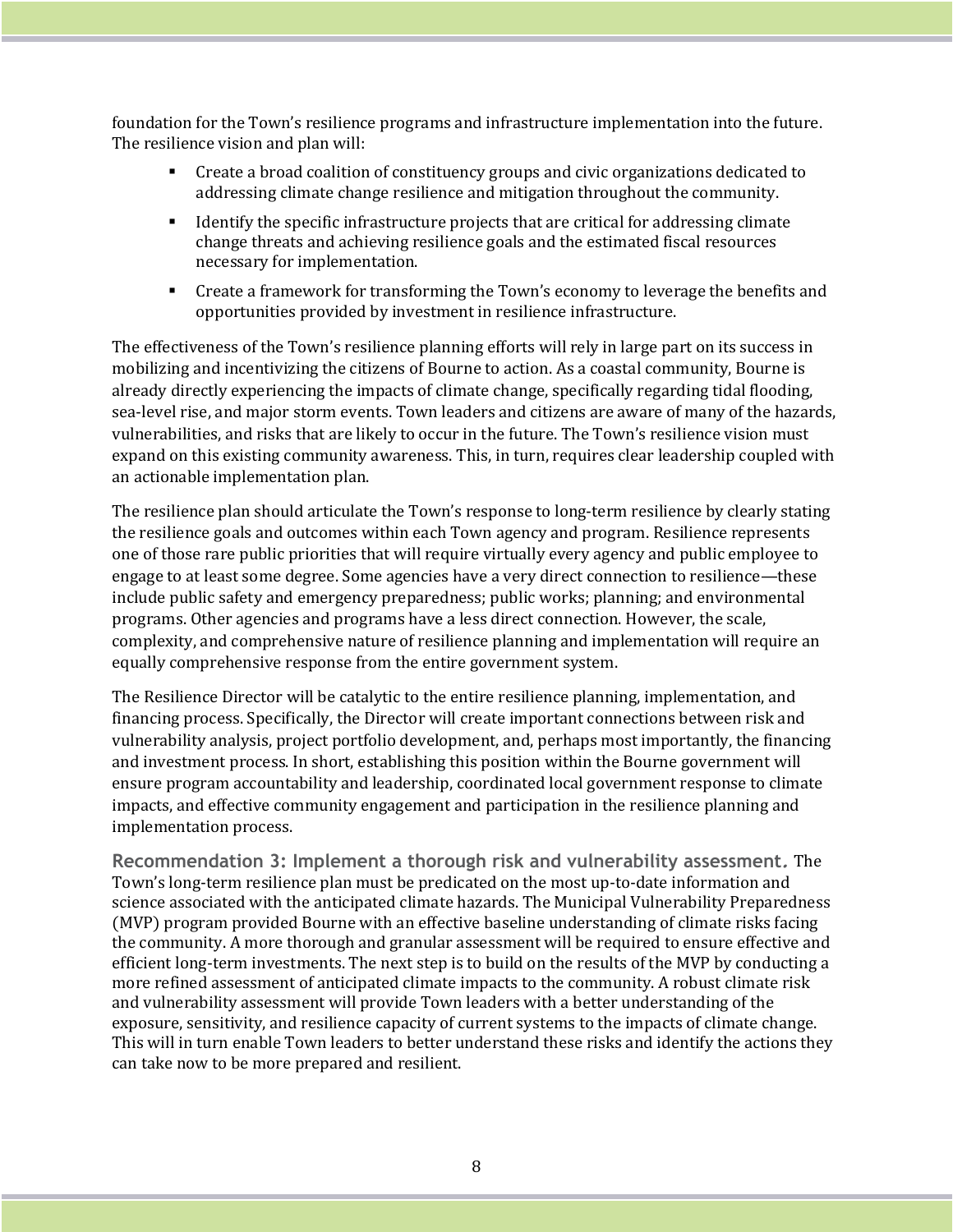There is no standard method or framework for conducting a risk and vulnerability assessment. However, there are specific components of that assessment that are critical to the financing and implementation process. Specifically, the assessment should include four key elements:

- 1. An inventory and detailed summary of the climate hazards facing the community. This part of the assessment should build on the MVP process, thereby reassessing the hazards that are of the greatest concern to the community as well as the communities and neighborhoods that are likely to be adversely impacted.
- 2. An inventory of the assets and resources within the Town that are at risk, including publicly owned assets such as bridges, roads, public building, and stormwater conveyance systems; privately owned assets such as residential and commercial buildings, private roads, and power and energy delivery systems; and natural assets and resources, including wetlands, beaches, forests.
- 3. An evaluation of each asset's vulnerability and sensitivity to the climate hazards as well as the adaptive capacity of the asset to recover from the climate impacts.
- 4. An evaluation of the risk of adverse impacts to the assets, including the probability that an impact may occur and the potential magnitude of the impact should it occur.

The combination of these four elements will enable Bourne's community leaders to prioritize climate resilience action and investments.

**Recommendation 4: Establish a detailed project portfolio. The risk and vulnerability** assessment, coupled with the asset inventory, will provide the structure for a detailed mitigation strategy and project portfolio. The portfolio will enable Town leaders to codify a resilience plan of action. The action plan should be organized around three key elements: (1) project and programs typology, (2) the anticipated timing of impacts and associated project implementation, and (3) the expected cost of taking action.

**1. Resilience project typology.** Local resilience projects can and will take a myriad of forms. However, from a management perspective, they can be categorized based on three basic typologies.

- 1. Baseline projects and programs provide structure to the Town's resilience system, including staffing support (specifically the Resilience Director), necessary studies and assessments (such as the risk and vulnerability analysis), as well as catalytic project implementation.
- 2. Enterprise or outcome-based projects and programs are focused on many of the essential services that the Bourne government provides to its residents and businesses. Climate resilience will overlap a variety of enterprise programs and outcome-based needs in the community, including wastewater/watershed management, drinking water management and delivery, solid waste management and recycling, emergency services, and stormwater/drainage mitigation. Many of these outcome-based programs are codified through an established enterprise program/fund, while others such as stormwater management are addressed programmatically throughout various Town government agencies. All of them will be impacted by the Town's resilience implementation process in some way.
- 3. Capital and infrastructure projects are the primary focus of the resilience financing process. These projects can be embedded within baseline or enterprise processes, but they are often implemented as a result of specific community needs, including: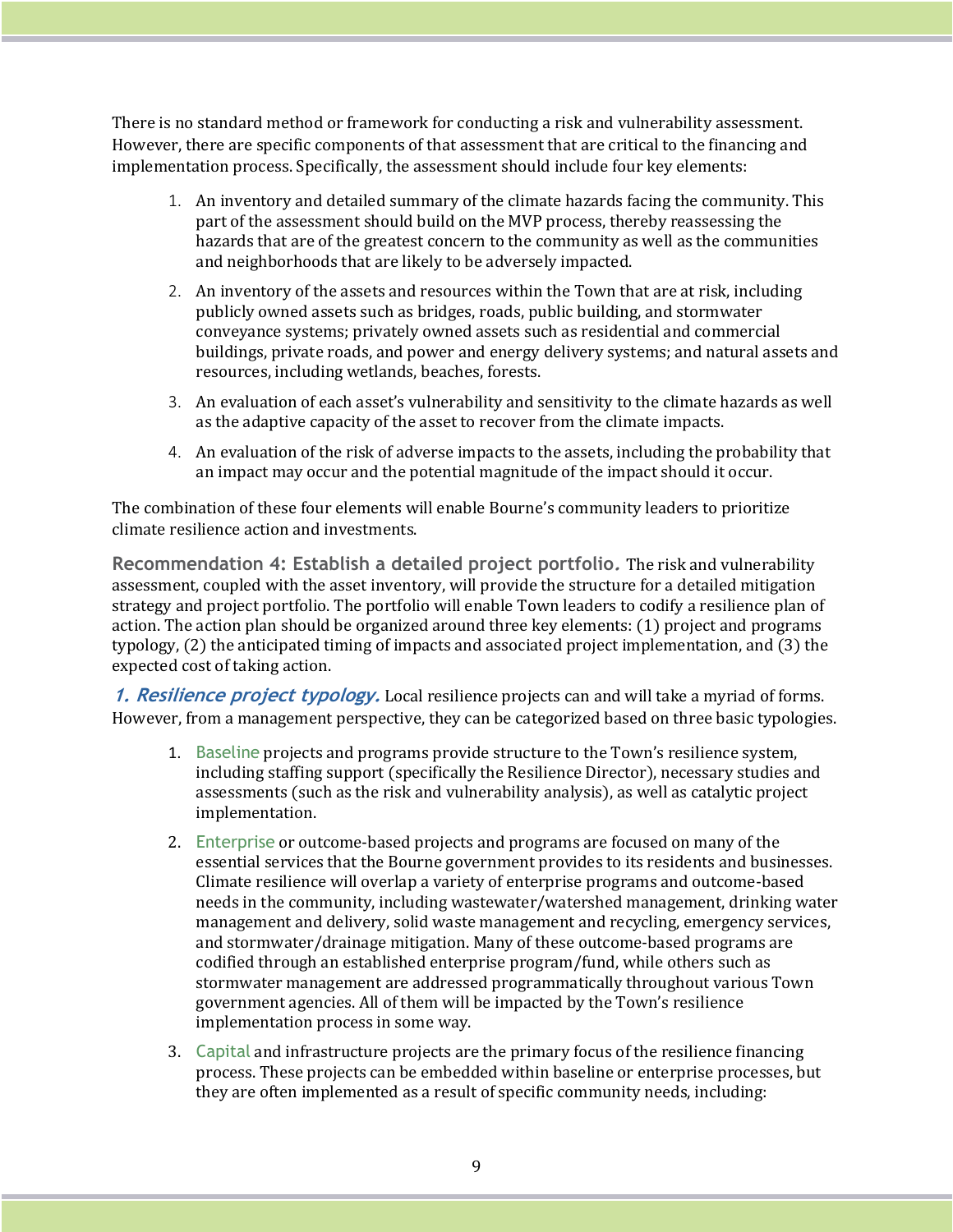- Protecting an essential asset. The most targeted project approach is associated with protecting specific assets that are threatened by climate change (a particular community building, for example).
- Protecting an asset class or system. Many community resilience projects are designed to a suite of assets within a particular system. This can include protecting road and transportation networks, residential and commercial buildings, or essential public utilities. Projects designed to protect an asset class are often coupled with regulatory or permit changes (i.e., Building codes, floodplain management, etc.).
- Protecting threatened geographies or communities. Large-scale resilience projects are often designed to protect specific communities or neighborhoods from a variety of climate hazards and threats. These projects can include flood mitigation/abatement and transportation enhancements.
- Incentivizing outcomes. Finally, resilience projects may be designed to address a particular hazard or desired outcome. These projects are often associated with enterprise fund activities, but they can also include other community priorities such as habitat restoration and protection.

| <b>Baseline</b>                                                                                          | <b>Enterprise (like)</b>                                                          | <b>Infrastructure</b>                                                     |
|----------------------------------------------------------------------------------------------------------|-----------------------------------------------------------------------------------|---------------------------------------------------------------------------|
| • Climate Risk and Vulnerability<br>Assessment<br>■ Integrated Water Resources<br><b>Management Plan</b> | • Flooding and Drainage<br>• Watershed Restoration<br>• Shoreline Erosion         | • Academy Drive<br>• Circuit Avenue                                       |
| • Climate Resilience Action Plan<br>• Communications/Outreach<br>• Program Management                    | ■ Stormwater Management<br>■ Wastewater Management<br>• Drinking Water Management | $\blacksquare$ Town Hall<br>■ Buzzards Bay Fire Station                   |
| • Grant Development and<br>Management<br>• Financing Plan and Strategy                                   | • Solid Waste and Recycling<br>• Emergency Management and<br>Response             | • Community Buildings<br>■ Historic Structures<br>■ Buzzards Bay District |

|  |  | Figure 2: Bourne MVP Projects Across Resilience Project Typologies (Source: Throwe Environmental) |
|--|--|---------------------------------------------------------------------------------------------------|

**2.** Project timing. Climate impacts are expected to evolve and intensify over time. The community response to mitigate risks will also need to evolve. This will require that the resilience systems and processes – including financing processes – be dynamic. The project portfolio should address short-, mid- and long-term implementation needs and time horizons. Categorizing projects in this way will be critical for creating a sustainable revenue plan.

**Short-term risks and infrastructure needs (0-3yrs). Short-term risks represent** immediate infrastructure and financing needs. The financing components necessary for addressing short-term needs include: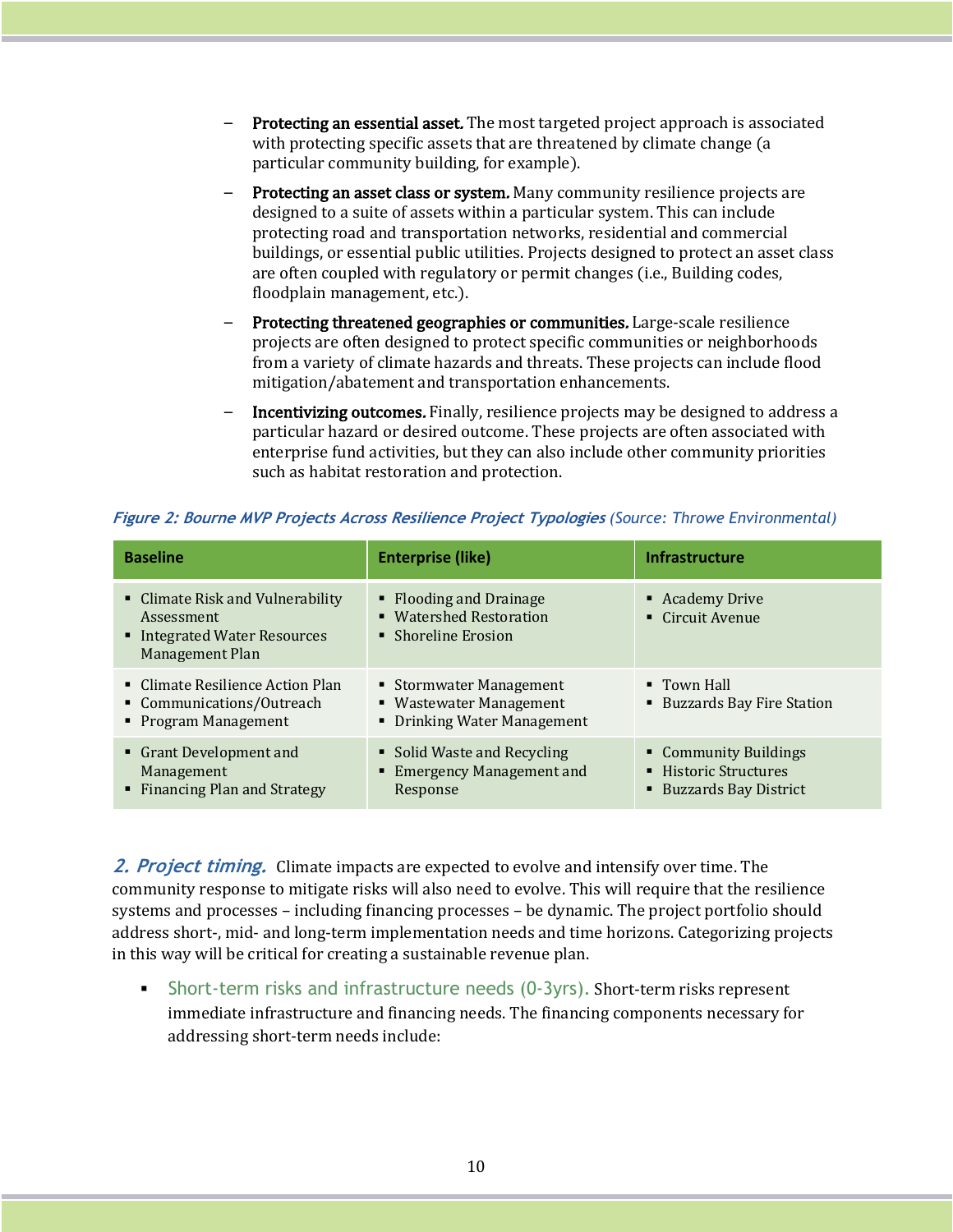- Codified, stable funding streams, whether they be supported by general obligation bonds and general funds or through enterprise programs and dedicated fees: and,
- A clear understanding of the project's useful life, i.e., how long the project will sufficiently address changing resilience needs.
- Mid-term risks and infrastructure needs (3-15yrs). Mid-term risks and infrastructure needs are the systems that will replace or augment existing short-term infrastructure. Given the impacts of climate change, it is likely that the scale of mid-term needs will grow over time. Revenue streams in support of mid-term needs are not necessarily required immediately, but efforts should be made now to establish the processes necessary for generating revenue and investment in the future.
- **•** Long-term risks and infrastructure needs  $(15\gamma rs)$ . Long-term risks and infrastructure needs will address the most significant climate impacts (i.e., major infrastructure projects to address sea-level rise, temperature and precipitation changes, and catastrophic storms). Given the anticipated scale of the need, community leaders need to begin establishing the necessary financing systems and processes in the short-term with a vision towards the long-term. This includes establishing the conditions necessary for investment, identifying anticipated revenue streams, and building capacity by establishing appropriate financing institutions.

**3. Anticipated project costs.** The third organizing element for the implementation plan and project portfolio is anticipated project costs. Project cost estimation is the process of forecasting the financial and other resources needed to complete a project within a defined scope. Cost estimation accounts for each element required for the project and calculates a total amount that determines a project's budget. Cost estimates for projects within each project category will be essential for estimating necessary revenue needs and for determining when specific resilience projects can move forward. As climate resilience infrastructure projects move through the design and implementation process, it is essential to accurately account for all direct and indirect expenses, including labor, materials and equipment, facilities, and all associated risk. However, the initial resilience planning and implementation processes require a high-level or cursory evaluation of project costs, within each category over time. This high-level evaluation will enable community leaders to identify the appropriate institutional and revenue systems necessary for achieving longterm resilience.

**Recommendation 5: Establish a Climate Resiliency Infrastructure Fund. In Phase 1, it** was recommended that the Town of Bourne consider establishing a new program or institution to serve as the lead or center point of the resilience action planning and implementation process. After further conversations with Town leaders and evaluation of existing financing capacities, the recommendation is for the Town to establish an *internal* Climate Resiliency Infrastructure Fund ("the Resiliency Fund"). The primary purpose of the Resiliency Fund would be to expand resilience investments by creating efficiencies, economies of scale, and political synergies for addressing resilience infrastructure needs. The Resiliency Fund would provide Bourne with a variety of benefits, including: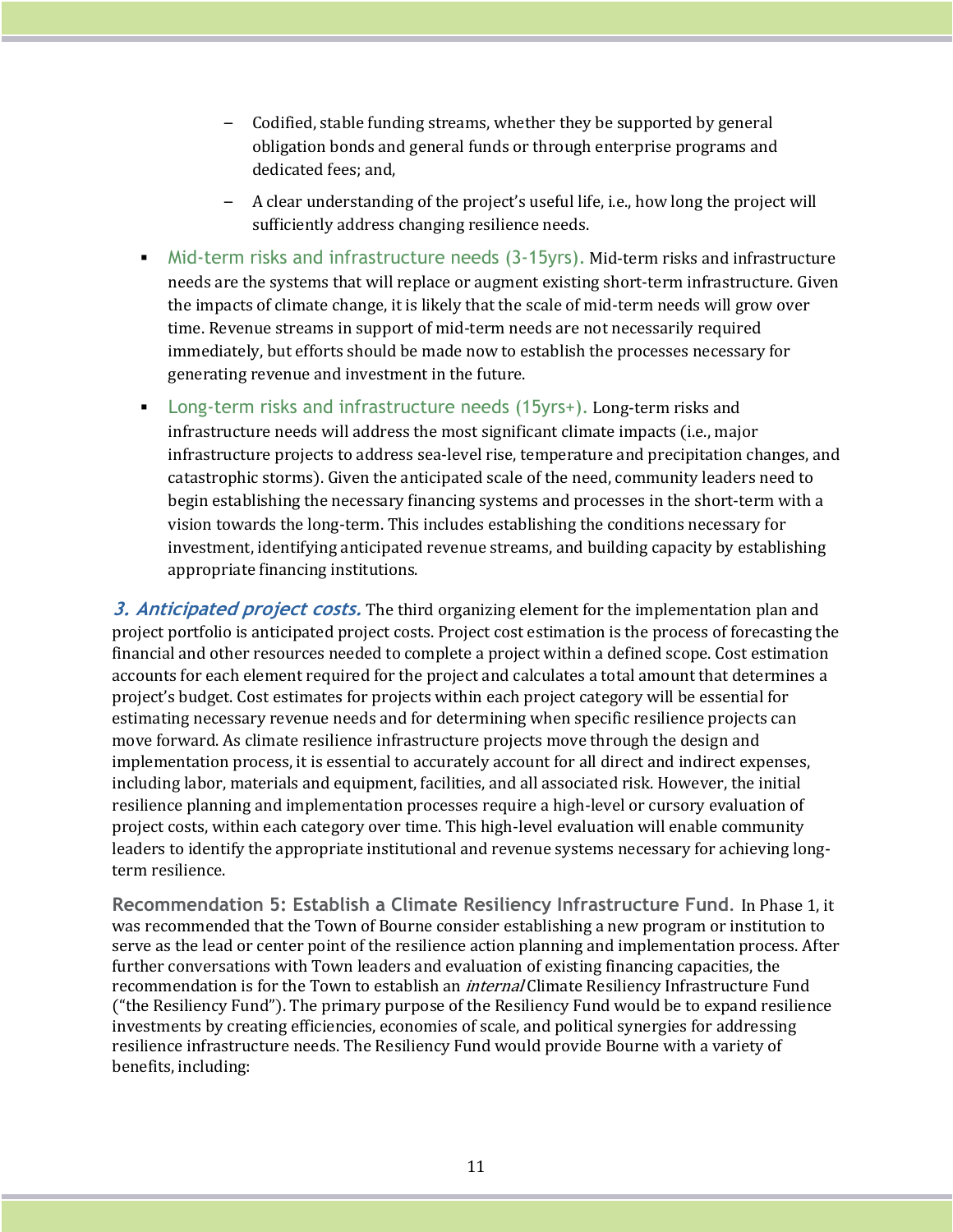- § *Prioritizing resilience infrastructure projects within the financing system*. The targeted nature of the Resiliency Fund would enable it to focus fiscal resources on those projects that are most critical to the resilience implementation and planning process. The project prioritization process would not necessarily be implemented outside of existing processes but would provide a necessary focus to the financing process.
- § *Accelerating and scaling the financing process by leveraging public and private revenue streams*. The Resiliency Fund would have the focus and capacity to target investments in projects identified in the resilience plan. If structured appropriately, the Resiliency Fund would be able to incentivize private investment in support of infrastructure and resilience projects.
- § *Establishing more effective partnerships with the private sector*. Publicprivate partnerships are the foundation of local resilience design, implementation, maintenance, and financing. These partnerships will need to expand in scale, sophistication, and impact as climate change intensifies. The Resiliency Fund would have the capacity to develop and advance innovative relationships with a broad spectrum of private firms and actors.
- **•** Reducing stress on Town budgets. The Resiliency Fund will not eliminate the need for public investment in resilience infrastructure. Local infrastructure will always require local government leadership and investment. However, the Resiliency Fund would potentially reduce pressure on local budgets by creating efficiencies, leveraging private investment, and reducing the cost of capital.
- **•** Stimulating and advancing innovation and economic growth. In addition to streamlining and scaling financing processes, the Resiliency Fund can also be charged with incentivizing investment in those industries and businesses that will be integral to the Town's resilience efforts. This dual economic development/financing role will place the Resiliency Fund in a position to ensure that infrastructure investments serve multiple roles and provide multiple community benefits.
- § *Creating more effective connections between climate change mitigation*  and adaptation activities and projects. Establishing a Resiliency Fund would enable the Town to link climate change resilience and adaptation efforts with climate change and carbon mitigation efforts, which is important for several reasons. First, the Town of Bourne is being directly impacted by climate change. It has a unique need and responsibility to remain resilient to those impacts and reduce the pollution that is causing those impacts. Second, by linking adaptation and mitigation programs and strategies, the Town will create more potential revenue streams, more investment opportunities, and greater community/business engagement in the process. The Town is well-positioned to benefit directly from the mitigation-adaptation connection through the NextGrid solar project. The revenues generated from this new and innovative public-private partnership will create critical revenue flows while at the same time reducing the Town's carbon footprint. This creates a very effective revenue model for the Town's Resiliency Fund moving forward.

**Resiliency Fund Revenues.** The Resiliency Fund would support key functions and activities in support of the Town's resilience action plan. This Fund would provide a system for coordinating resilience programs and project investments. In some respects, the Resiliency Fund would function as an enterprise program, thereby coordinating and implementing climate mitigation and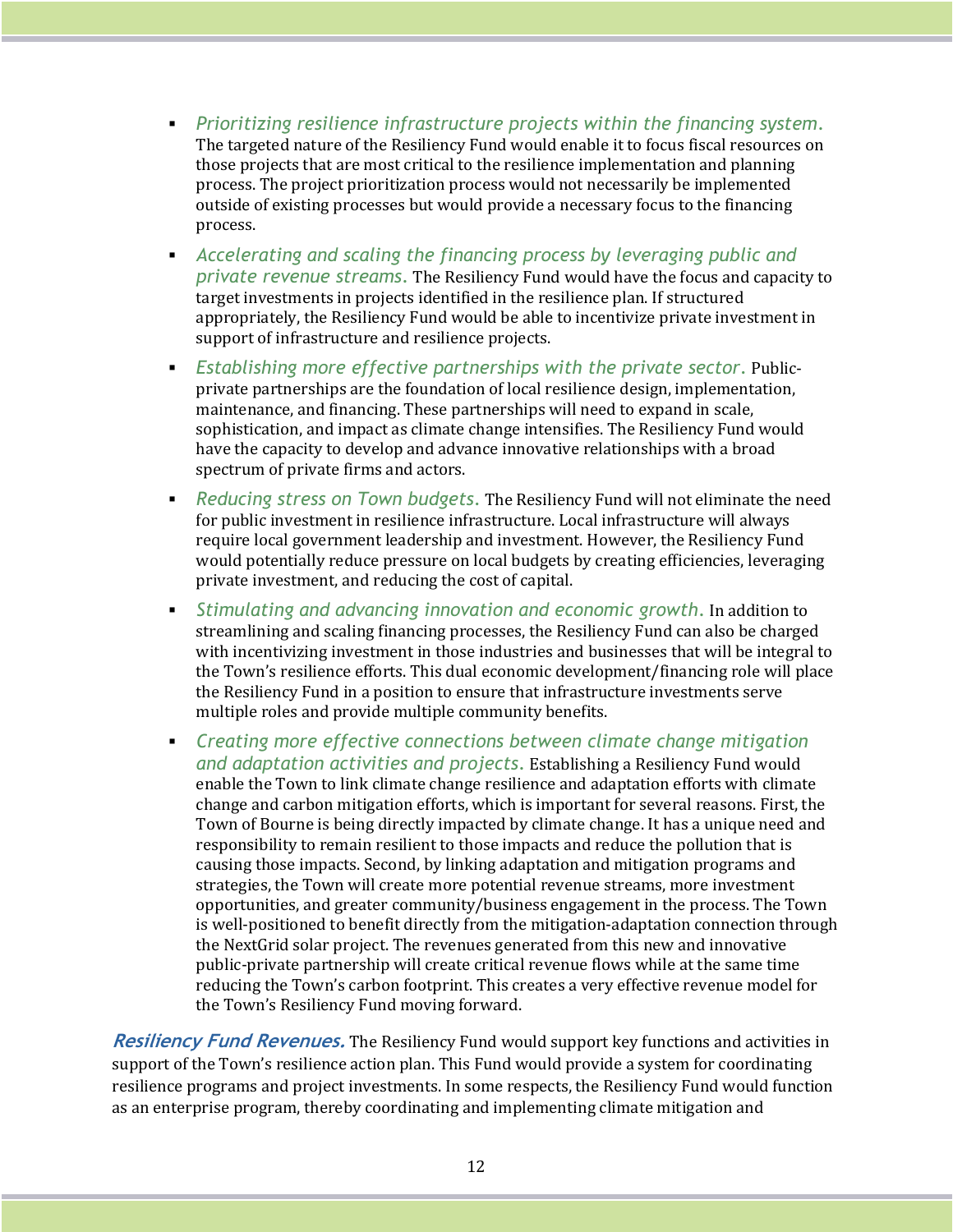adaptation programs within the Town government. In addition, it would target investments to those projects and programs that are directly associated with the Town's resilience action plan. While enterprise programs usually rely on single revenue streams, primarily in the form of service or regulatory fees, the Resilience Fund will have the capacity and perhaps even the mission to identify, secure, and leverage multiple revenue sources. An important function of the Resilience Director, through the auspices of the Resiliency Fund, will be to develop a resilience infrastructure revenue plan that addresses the unique resource needs of the three project typologies: baseline, enterprise, and capital infrastructure.

Revenue sources supporting resilience programs and infrastructure will be by necessity, diverse; however, potential revenue sources will fall within the three categories mirroring the project typologies: operational or baseline revenues, enterprise or ongoing revenue streams, or projectspecific revenues. There is any number of potential revenues sources in the form of fees, taxes, and grants that have the potential to provide either temporary or permanent support for the Resiliency Fund and its activities. Key issues to consider when assessing the potential efficacy of a revenue source include its connection to the resilience issue; the potential scale of the source; the potential longevity of the source; and the impacts—positive or negative—on the community (specifically how the revenue source impacts fairness and equity). Specific opportunities within each of the three revenue categories include the following

- **Operational-baseline revenues. Operational funds are those funds that, in theory,** support any institutional activity. In actuality, they support those activities that are often not directly included in the project financing costs. In other words, operational funding would support administration *and* program-related activities. In the case of the Resiliency Fund, operational funds would potentially support all expenses, direct and indirect. Potential revenue sources include general fund revenues, targeted revenues from taxes and/or special service fees (i.e., the solar project funding), grant funding, and enterprise program funds (exclusive to enterprise programs).
- Enterprise revenues. Enterprise funds are used to support activities for which a fee is charged to external users for goods or services. While the Resiliency Fund will not officially be an enterprise program, it will likely have important characteristics of an enterprise fund, including sustained revenue streams in the form of fees supporting activities directly associated with the assessment and collection of those fees. Additionally, enterprise and enterprise-like funds support all expenses associated with the enterprise—direct and indirect. Therefore, they are appropriate for supporting administrative, programmatic, and infrastructure capital costs.
- **•** Project-specific revenues. Project-specific funds refer to those revenues that are assessed and leveraged specifically to support a particular project. Though they can be in the form of taxes and fees, grants, or other investment revenues, they are often in the form of fees or infrastructure revenues. As is the case with enterprise funds, project funds can support administrative costs and direct project costs. Potential projectspecific revenue sources include general funds; property taxes (specifically through Special Taxing Districts and/or Tax Incremental Financing Districts); private capital through public-private partnerships and concession agreements; and private and nonprofit philanthropic investment, including donations, grants, and program investments.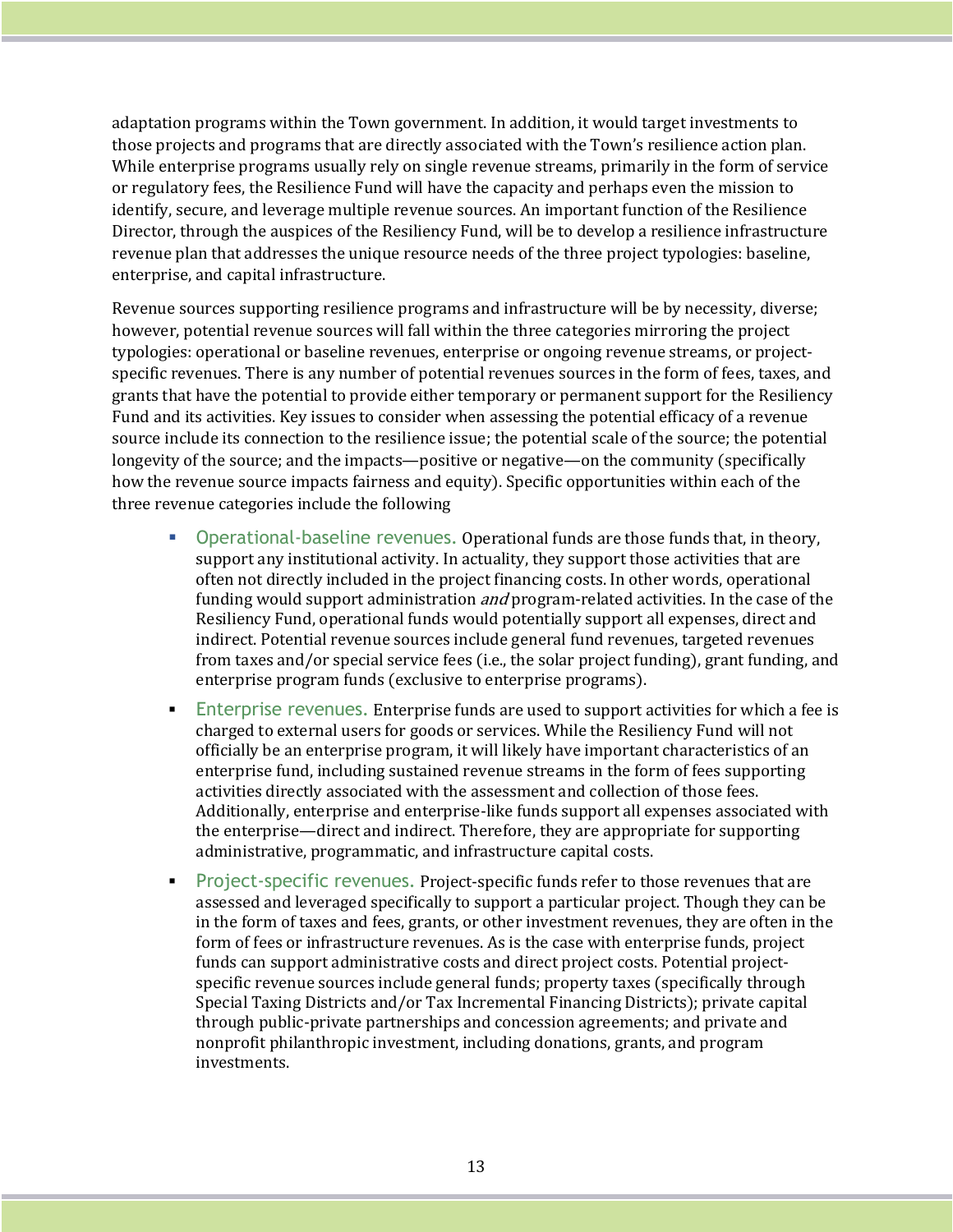There are clear overlaps between the three primary revenue categories. For example, fees generated through enterprise funds can cover all three revenue categories, while project-specific funding can, and really must, cover associated administrative costs. However, the distinctions between these three categories will enable Town leaders to identify potential sources of revenues most effectively.

**Project financing and cash flow management.** The Resiliency Fund will have the capacity to facilitate financing transactions, directly or indirectly, in support of restoration projects and practices throughout the Bay watershed. The SNEP Project Team recommends that the Resiliency Fund be established as an internal program and/or agency within the Bourne government system. This has two advantages. First, the resources supporting the Resiliency Fund's activities will be restricted to those activities. This provides system oversight and accountability. Second, the financing activities associated with the Town's resilience action plan will be conducted within the existing systems, agencies, and structures. This will allow the Resiliency Fund to be established in a manner that leverages the strengths of that system and ensure that the resilience process is efficient and effective. The Resiliency Fund will likely focus on three types of leveraging tools and processes: bond financing; value capture; and public-private partnerships.

- **•** Bond financing. The use of municipal or publicly issued bonds is ubiquitous regarding infrastructure financing. Borrowing is essential for large-scale infrastructure projects and the use of tax-free bonds provides local and state governments with a relatively inexpensive source capital with long-term payback time horizons. The capacity to issue traditional tax-free revenue bonds will be important for many of the large-scale structural practices and projects in the Town's project portfolio.
- Value capture. As previously discussed, this type of public financing recovers some or all the value that public infrastructure generates for private landowners. "Capturing" the subsequent increase in value, governments can recuperate funds, which can ultimately be used to generate additional value for communities in the future. Specific types of value capture financing mechanisms include:
	- Special assessment districts are independent, special-purpose governmental units, other than school district governments, that exist as separate entities with substantial administrative and fiscal independence from general-purpose local governments. Special district governments provide specific services that are not being supplied by existing general-purpose governments. Most perform a single function, but in some instances, their enabling legislation allows them to provide several, usually related, types of services.
	- Tax increment financing (TIF) is a tool used by municipal governments to stimulate economic development in targeted geographical areas. TIFs are used to finance redevelopment projects or other investments using the anticipation of future tax revenue resulting from new development. When a TIF district is established, the "base" amount of property tax revenue is recorded using the status quo before improvements. To the extent such efforts are successful, property values rise, leading to an increase in actual property tax receipts above the base. While the base amount of property tax revenue (the level before redevelopment investments) continues to fund city services, the increase in tax revenue is used to pay bonds and reimburse investors and is often captured as city revenue and allocated toward other projects.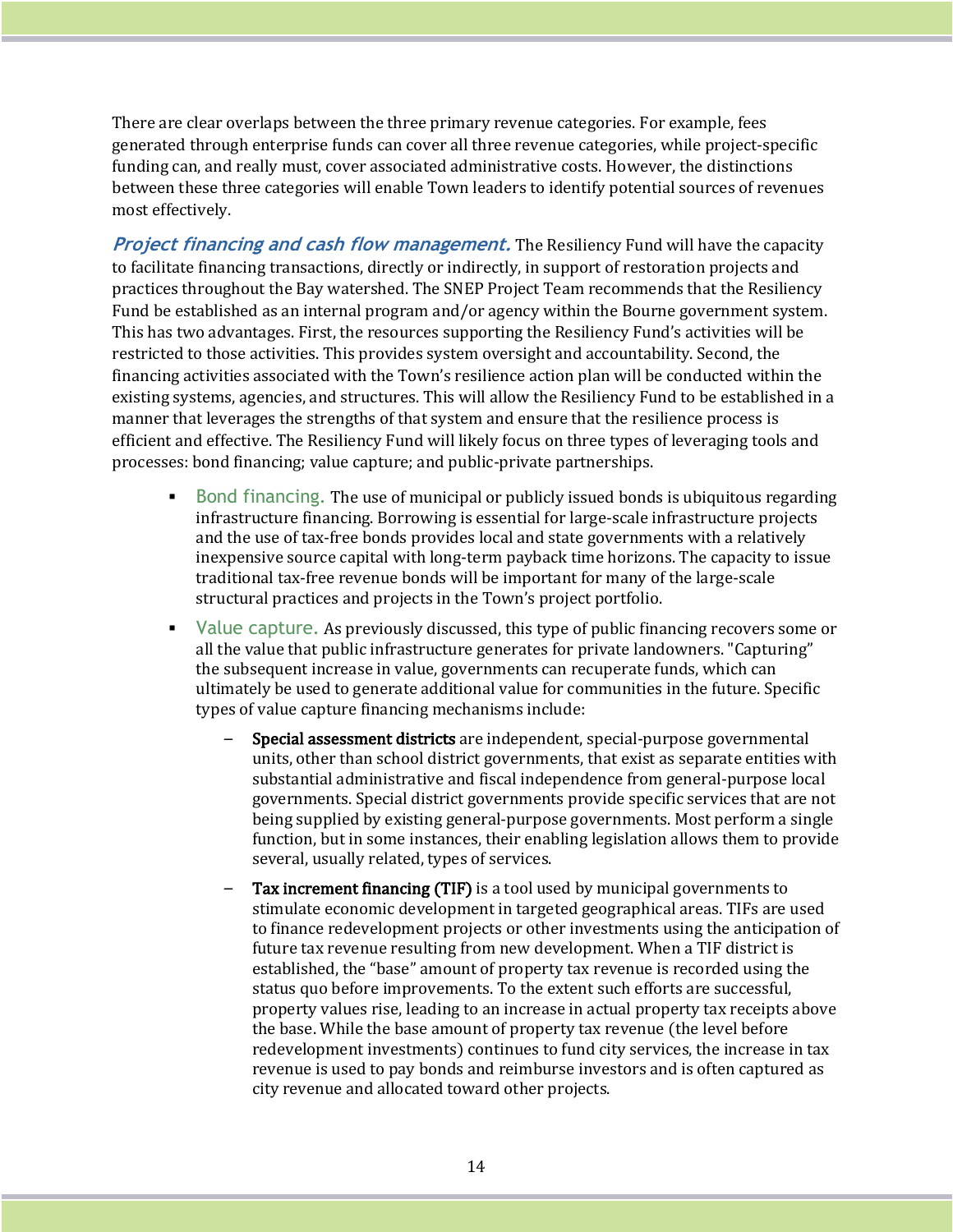- **Joint development** projects involve integrated development of public infrastructure improvements, with projects physically or functionally related to commercial, residential or mixed-use development. Public and private investments are coordinated between agencies and developers to improve land owned by a public agency. Projects are designed to benefit both public and private entities and share costs among project partners.
- **Public-private partnerships. A public-private partnership (P3) is** a cooperative arrangement between two or more public and private sectors, typically of a long-term nature. In other words, it involves government(s) and business(es) that work together to complete a project and/or to provide services to the population. P3s have become an increasingly popular way to get major infrastructure projects built. Compared with traditional procurement solutions, P3s can also spread a project's cost over a more extended period and can thus free up public funds for investment in sectors in which private investment is impossible or otherwise inappropriate. In short, P3s can be very effective tools for delivering effective, cost-efficient projects and associated services. As governments seek to upgrade infrastructure and address the challenges of climate change, among other objectives, the need for private-sector involvement has grown. P3s will likely become important mechanisms for addressing climate risks in coastal communities like Bourne given their capacity to manage certain types of risk.

## **PART 3: NEXT STEPS**

Since the completion of Phase 1, the Town of Bourne has continued to show leadership on climate resilience planning and financing issues. With the strong desire to continue building a more prepared and resilient community, Bourne has become a model for resilience on Cape Cod and across the East Coast. By establishing a financing system that is dedicated to addressing climate resilience, Bourne will be in an excellent position to draw in outside capital and make the necessary investments in its community's civic and capital infrastructure.

The NextGrid project and the decision by the Board of Selectmen to establish the Climate Resiliency Infrastructure Fund have created a very effective and innovative foundation for scaling a sustainable resilience financing system. We recommend the following next steps to build on the momentum that Bourne leaders have generated.

- Establish the Resilience Director position.
- Convene a community task force charged with producing a detailed resilience plan. The plan should address the specific projects necessary for ensuring long-term resilience. In addition, the process should engage community and regional leaders from across Cape Cod to ensure effective coordination and synergies.
- Commission a detailed risk and vulnerability analysis parallel to the resilience planning process.
- **•** Draft a strategic plan for the Resilience Fund, including programmatic goals and functions, administrative structure, and necessary funding support. The strategic plan should include a detailed revenue "map" that addresses each of the project typologies.